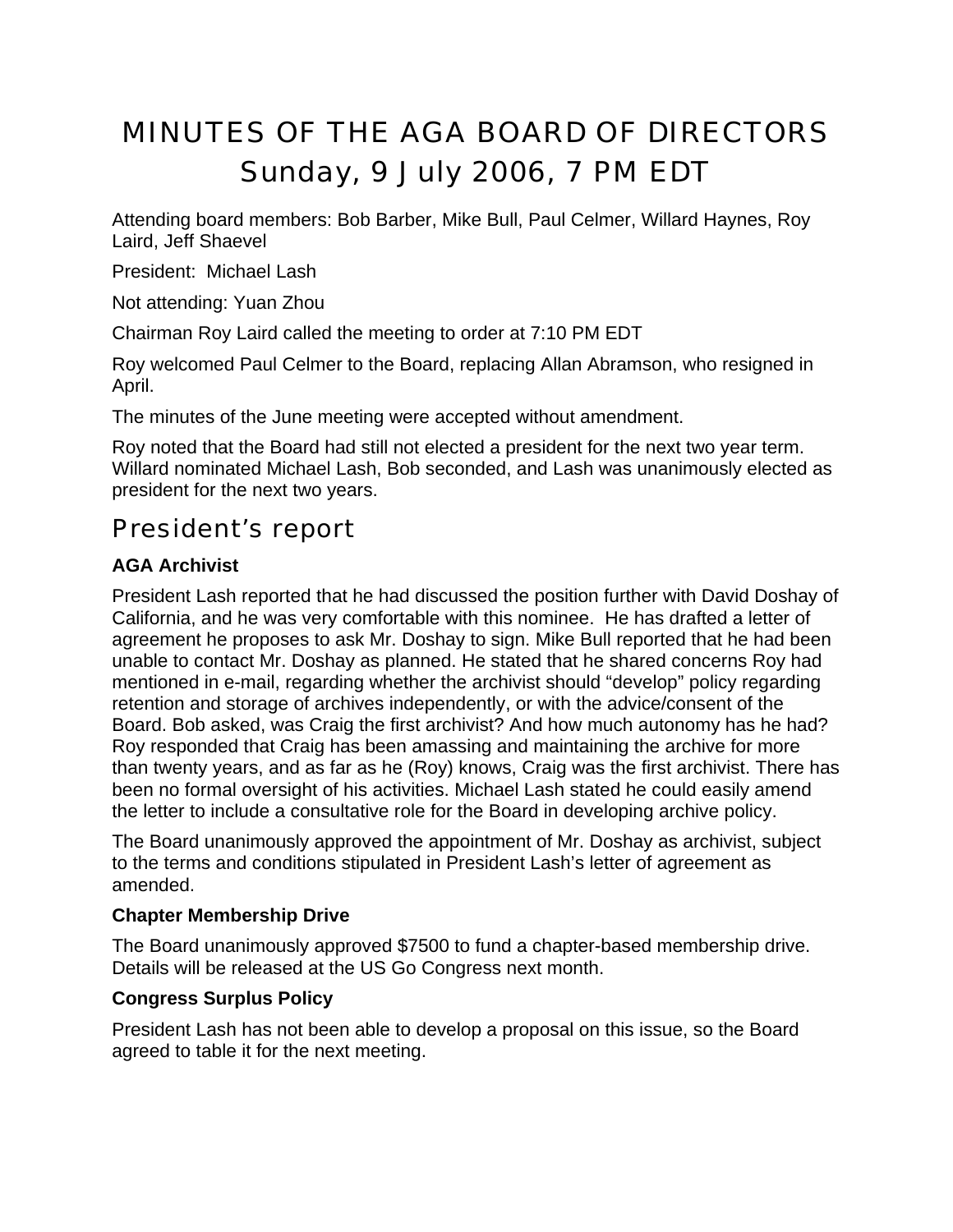#### **Ing Funds**

President Lash spoke to Executive VP Chris Kirschner a few days ago, after Chris had the opportunity at the most recent international rules meeting to interact at length with Mr. Yu-chia Yang, the Secretary of the Ing Foundation, regarding the Foundation's current policy of funding North American projects. Mr. Yang confirmed that under the new procedure, the Foundation Board will review and approve projects in advance, rather than simply providing funds on a regular basis, as the Foundation does for Europe. However, Chris was unable to secure further clarification regarding guidelines, expectations, or the Ing Board's inclinations. Chris will set up a conference call within the next two weeks, to include Mr. Yang, President Lash, Board Chairman Laird, and the Foundation's lawyer, Mr. Chen. It was also reiterated that proposals should be submitted through American Ing Goe; however, Chris submitted four proposals (to continue the Ing Cup, the Masters, the Redmond Cup, and Congress subsidies) to Mr. Yang directly. Mr. Yang accepted the proposals.

Willard stated that a clear, definite answer is required. Roy restated the Board's previously taken decision, that the aforementioned four Ing-funded projects will continue through this year's Congress. Their future will depend on whether we are able to gain funding for them through the new procedure.

#### **Chinese Pro Tour**

The China Weiqi Association has responded to President Lash's suggestion, at a meeting last year, that Chinese pros teach American players, by offering a six-month tour of the US by two Chinese-speaking pros. Details to be discussed include the length of the tour; accommodations; responsibility for costs such as professional fees, meals and travel costs within the US. Willard thought it might be difficult to fill a six-month itinerary. Mike Bull suggested that an effort be made to send them to places pros have not visited before. Paul suggested that Chinese cultural schools around the country might be interested in co-sponsoring pro visits to their communities. Roy expressed concern regarding how a pro tour might be perceived by "American" pros, those who live here and try to earn a living through their profession, and what the impact on their careers might be.

The Board agreed that we should continue to explore the idea by developing a more detailed proposal that is acceptable to the China Weiqi Association and does not place an undue financial burden on the AGA. The Board approved of President Lash sending a response to the China Weiqi Association declining the offer to have pros tour after this Congress, and to explore the possibility of doing so one year from now.

President Lash concluded his report at this point.

#### **Access to Corporate Records**

Willard reported that, as agreed at the last meeting, he had done some research regarding the level of financial disclosure provided to the public to organizations similar to the AGA. As a member of the US Chess Federation, he explored their procedures in some detail. He found that their financial report provides a similar level of detail, but is more extensive because they have more extensive activities, such as ownership of real estate and operation of an online store. The Executive Board meets three times per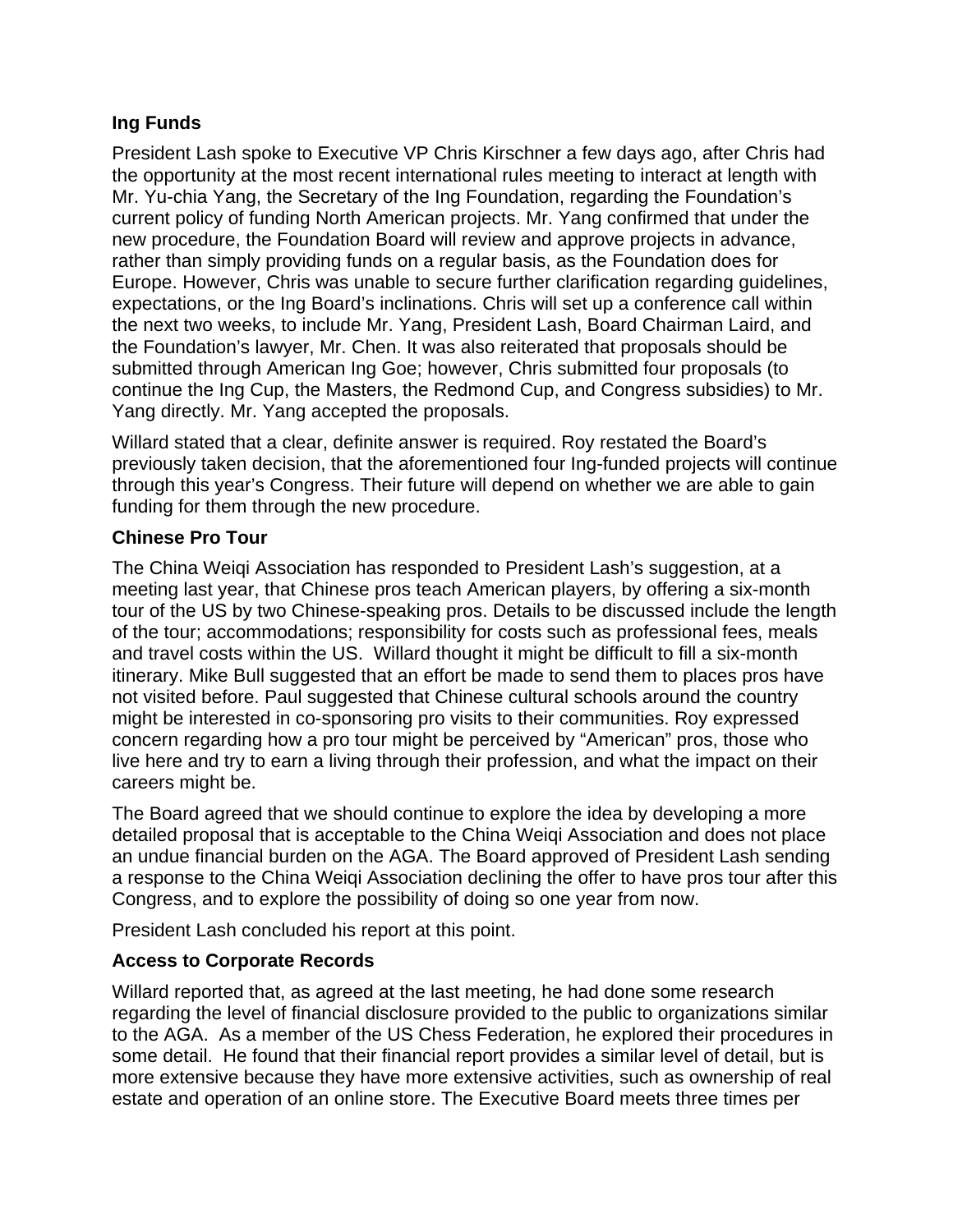year (more if needed), usually in person, and the entire proceedings are recorded. Copies of the recordings are available to members. To gain further understanding of this issue, he recommended that we look into 501c4 corporations such as the AGA.

President Lash stated that he and Treasurer Ulo Tamm have been struggling with this year's financial report. It is a difficult document for amateurs to produce. He has suggested that the Treasurer invest up to \$1000/year in the services of a financial professional who would organize and audit our books. The Board is in favor of this plan.

The Board also considered how to respond to complaints of financial malfeasance and requests for specific information. They agreed that ultimately, there is a right and responsibility to limit such disclosure. Whether from malice or misunderstanding, facts can be misinterpreted, and organizations cannot be endlessly held to account by people or entities that refuse or are unable to understand the facts.

Roy suggested that any person or entity with concerns about AGA activities should be required to submit a written request for specific information. Lash responded that this resembled a Freedom of Information Act procedure, but as a private corporation the AGA is not bound by the FOIA. [but as a 501(c) corporation we may have special obligations to disclose information.]

The Board agreed that a better organized financial report would help interested parties to resolve concerns about AGA activities. Bob reminded the Board that this discussion arose from our concern to understand our obligations – what are we required to disclose, and to whom? The Board authorized President Lash to discuss this question with the AGA's attorney and report back.

#### **Tournament Guide**

President Lash reported an exchange with Ken Koester, raising the issue of the AGA possibly purchasing the rights to the tournament guide to which he claims copyright. Ken appears to be considering this idea. Further discussion next meeting.

#### **Wilcox Proposal**

Roy noted that he had distributed to the Board a message from Bruce Wilcox, proposing to sell the AGA for \$10,000 limited distribution rights to two programs – "Igo Dojo", an instructional module based on Wilcox theories regarding "Sector Fights" and "Contact Fights"; and EGO, a program that plays go. The AGA would acquire permanent rights to distribute copies of these programs to all AGA members. Wilcox argues that his product will help new players to climb the initial learning curve, with the result that more of them keep playing (and supporting the AGA).

No Board member voiced strong support for this proposal. Some had not reviewed it in detail. Paul expressed that the terminology in Wilcox's books is unique, and does not jibe with terminology the reader will encounter later in other books. It was noted that the intended audience for these products may be limited, making the investment questionable in terms of return of value. Jeff suggested that, if we decide to make such an investment, there are many products to consider; we should not select one simply because an offer is made. Willard asked and Roy confirmed that the product is Windows only.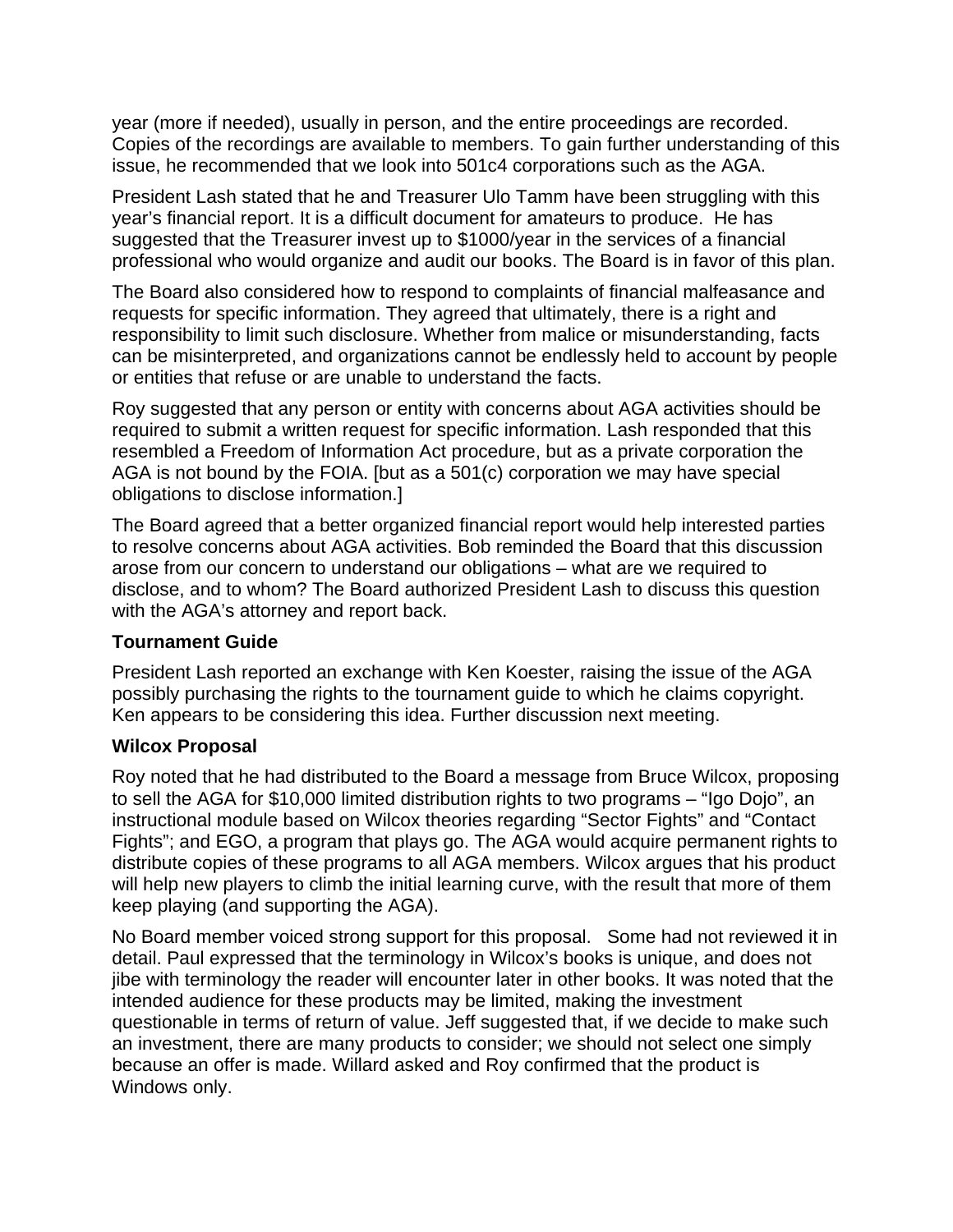#### **Priorities**

Roy noted that the Board had recently identified a number of priorities, and led a brief discussion of them:

*Pro Issues*: Willard stated there are two parts to this issue: the selection of US representatives for international competition, and the possible creation of an American professional association. Paul had heard that such an association already exists, and wondered whether we could work with them. Roy reviewed recent developments, in which the AGA declared the need for "fair, inclusive, transparent" selection mechanisms for such slots. This assertion aroused an angry response from a small group of professional players in Korea who claim to represent the interests of American professionals, and who continue to influence the selection of "American" players in certain international tournaments.

Mike Bull asked what makes this group, the American Professional Go Association (APGA), illegitimate. Roy replied that each country has one national organization, representing the interests of all players. The AGA is credentialed as that organization in the United States by its membership in the International Go Federation. He stated that APGA officials respond to this point by claiming that the IGF is an amateur-only organization. However, in reality, there is no worldwide association of professional organizations. When questions need to be addressed regarding international tournaments, including those featuring professional players, they are resolved either through the auspices of the IGF, or through relationships among international go officials that the IGF has brought into being. In addition, Roy said that the APGA almost always selects a player who resides in Asia, rather than a true "American" pro residing and working in the US, an unprecedented usurpation of the rights of players with professional credentials who are living and working in the US.

Roy commented that this situation raises the question of whether the AGA can serve the interests of true American professionals by creating a special division within the AGA, as pros are credentialed by associations in Japan, China and Korea. He stated that he, President Lash and executive VP Kirschner are looking at a preliminary draft of a document that could create such an entity. The next step is to review it with the credential-holding American go community. If such an organization can serve the interests of these players, while also creating a route by which American players can achieve professional status, we should do it.

Bob asked whether pros and strong players had been consulted. Roy responded that he had spoken to many of the principals involved. There are inherent conflicts. Strong players want to earn pro status; current pros prefer to remain more exclusive. They comment that in Asia, people who achieve pro status have also gone through a rigorous instruction program. They are not merely talented; they are highly schooled in their art.

*Tournament Software:* Paul identified this as a critical need, citing difficulties this year's US Open TD, Duane Burns, has had getting reliable software. The authors of the software that was used last year have apparently abandoned their efforts. TDWin, the software Duane will use, is useless without the personal help of the programmer. President Lash reported that Christopher Sira, our new Tournament Coordinator, is well into the rewriting of TDWin for all platforms.